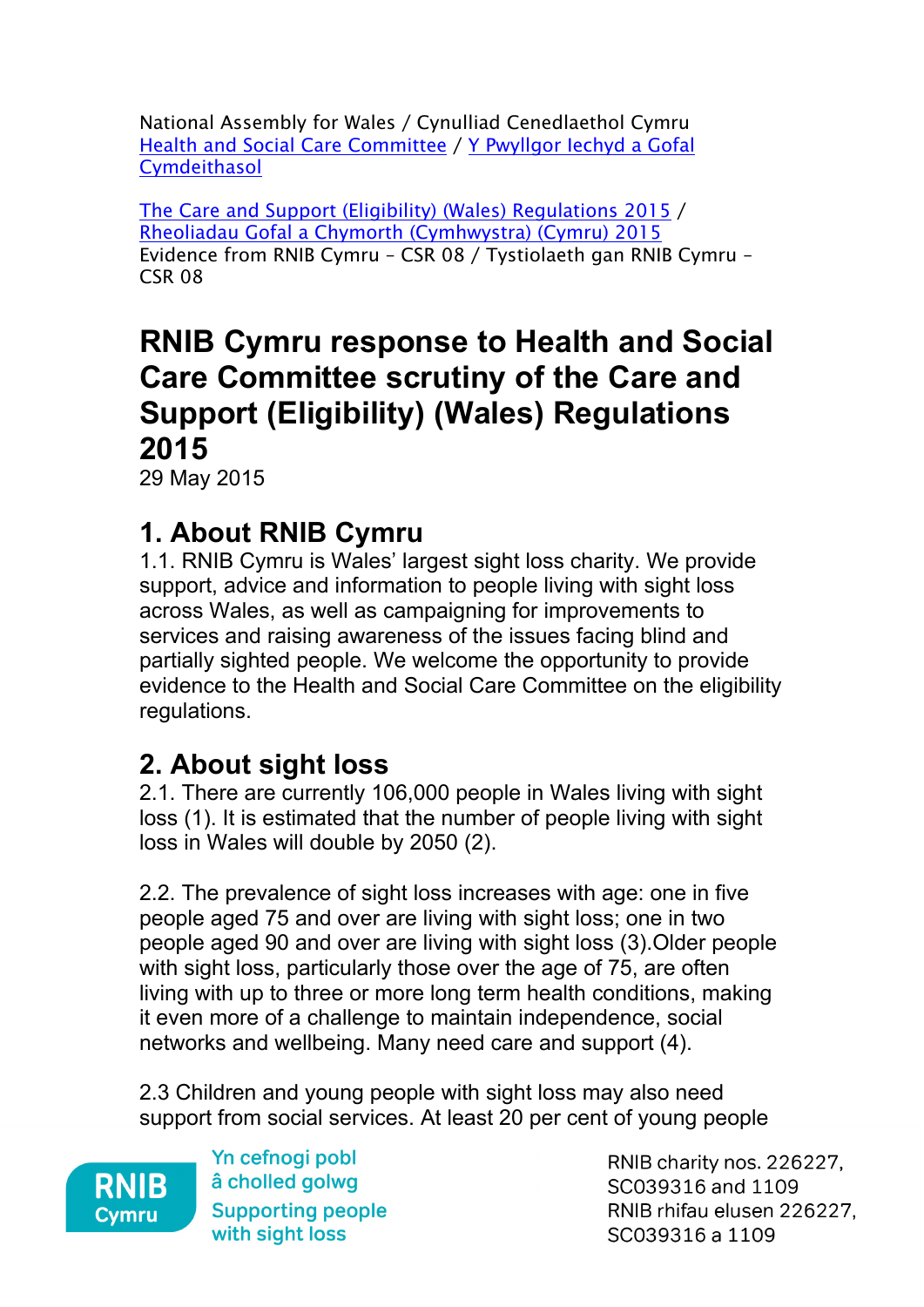with a visual impairment have additional disabilities or special educational needs and a further 30 per cent have very complex needs (5).

2.4. Sight loss impacts on every aspect of a person's life: their physical and mental health, their ability to live independently, their ability to find or keep a job, their family and social life. As a result, people with sight loss form a significant group of users accessing social care services in Wales.

## **3. Eligibility regulations**

### **3.1. Will the Regulations and Code of Practice as drafted achieve the desired aims of the Act?**

3.1.1. Whether the Regulations and Code of Practice as drafted will achieve the desired aims of the Act cannot be assessed in isolation, or without reference to other regulations and guidance under the Act. In particular, critical to achieving the desired aims will be:

- The ability of information and advice services to provide an appropriate response to the enquiries they receive and refer individuals on for assessment or to other services effectively;
- The availability of a range of preventative services in the community and support to enable individuals to access these services;
- The skills of assessors to make an informed assessment of the needs of someone with sight loss, including access to specialist assessments from someone such as a Rehabilitation Officer for the Visually Impaired.

3.1.2. RNIB Cymru are also seriously concerned that proposals to charge for preventative services which are currently being consulted on could counteract the positive vision set out by the Act. Charging for preventative services may reduce the number of people using them. This in turn could then lead to an increase in the number of people developing eligible needs, resulting in higher costs for local authorities to support higher levels of need and increased costs for health services.

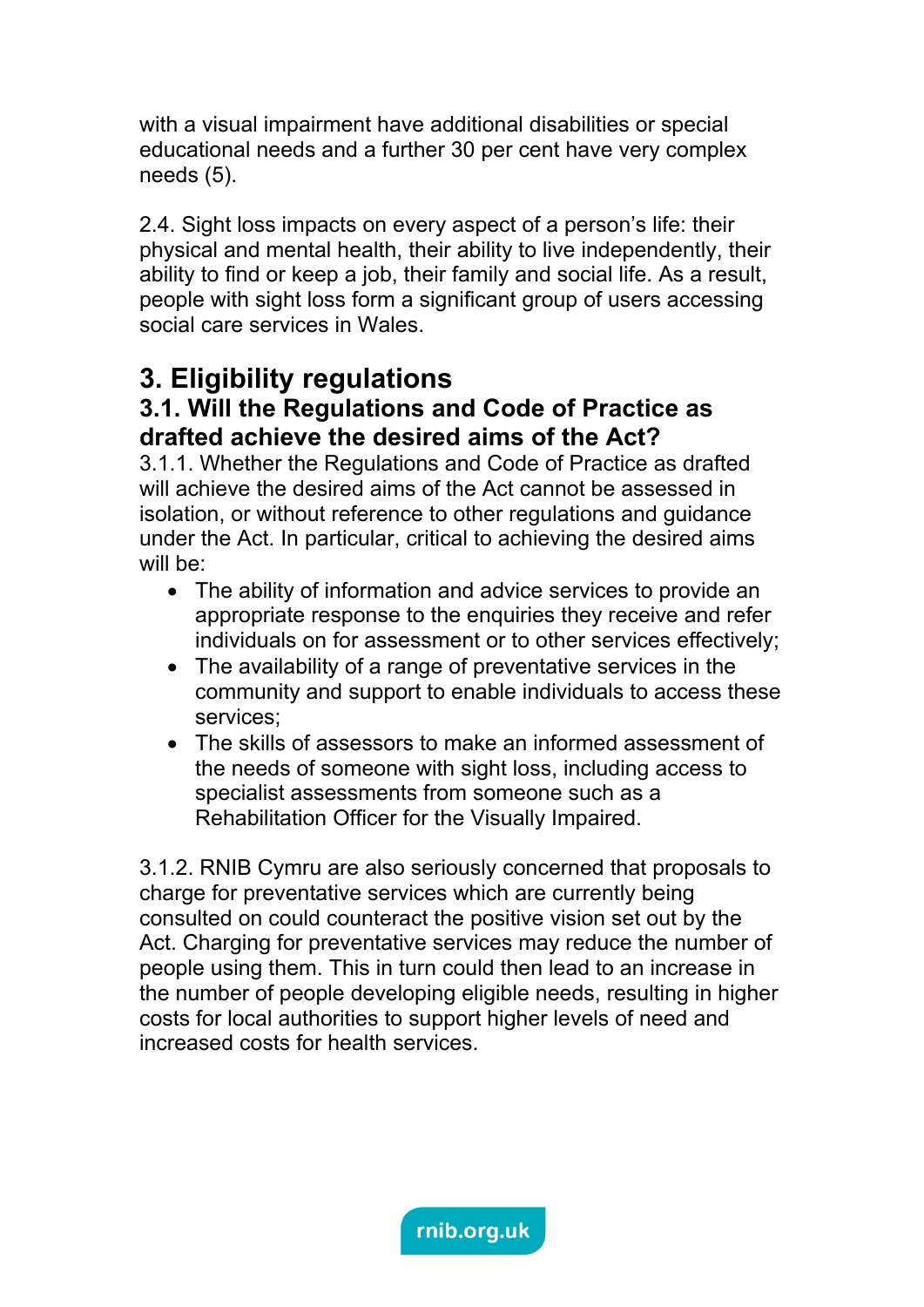#### **3.2. Are the Regulations and Code of Practice as drafted appropriate to ensure the right access to care and support for people who require it in Wales?**

3.2.1. RNIB Cymru have previously expressed concerns about what will happen when someone is assessed as having needs that could be met by accessing services in the community, and what support there would be to enable people to access these services. We therefore welcome paragraph 2.24 of the Code of Practice, which states: "Even where a determination of eligibility is made there remains a duty on the local authority to support people to access any appropriate community based services where these contribute to meeting the person's wellbeing outcomes". It is vital that people are both informed about and enabled to access the community based services available, rather than simply being told that they are not eligible for support from the local authority.

3.2.2. Rehabilitation/habilitation support for people with sight loss clearly fits the definition of preventative services provided by the Act. However it has not been specified by the Act or in any secondary legislation drafted to date whether specialist habilitation and rehabilitation for people with sight loss will, or should, be provided as a community-based preventative service, or as a service provided by a local authority that would require an assessment of eligibility to access support. We assume that this will therefore be a decision for local authorities to make, on the basis of their population needs assessment, and could result in differing service structures in different local authority areas. RNIB Cymru are concerned that this will result in inconsistent experiences for blind and partially sighted people across Wales, and be confusing for people who are trying to access support.

3.2.3. Currently, rehabilitation/habilitation services are provided throughout Wales by qualified Rehabilitation Officer for the Visually Impaired (ROVI's). The support provided by ROVI's enables people with sight loss to be more independent – for example, by learning new skills to assist with daily activities (such as cooking and cleaning), and specialist mobility training. It can also include emotional support to come to terms with sight loss, provision of aids and adaptations and the development of new communication skills. By promoting independence, this support can reduce the

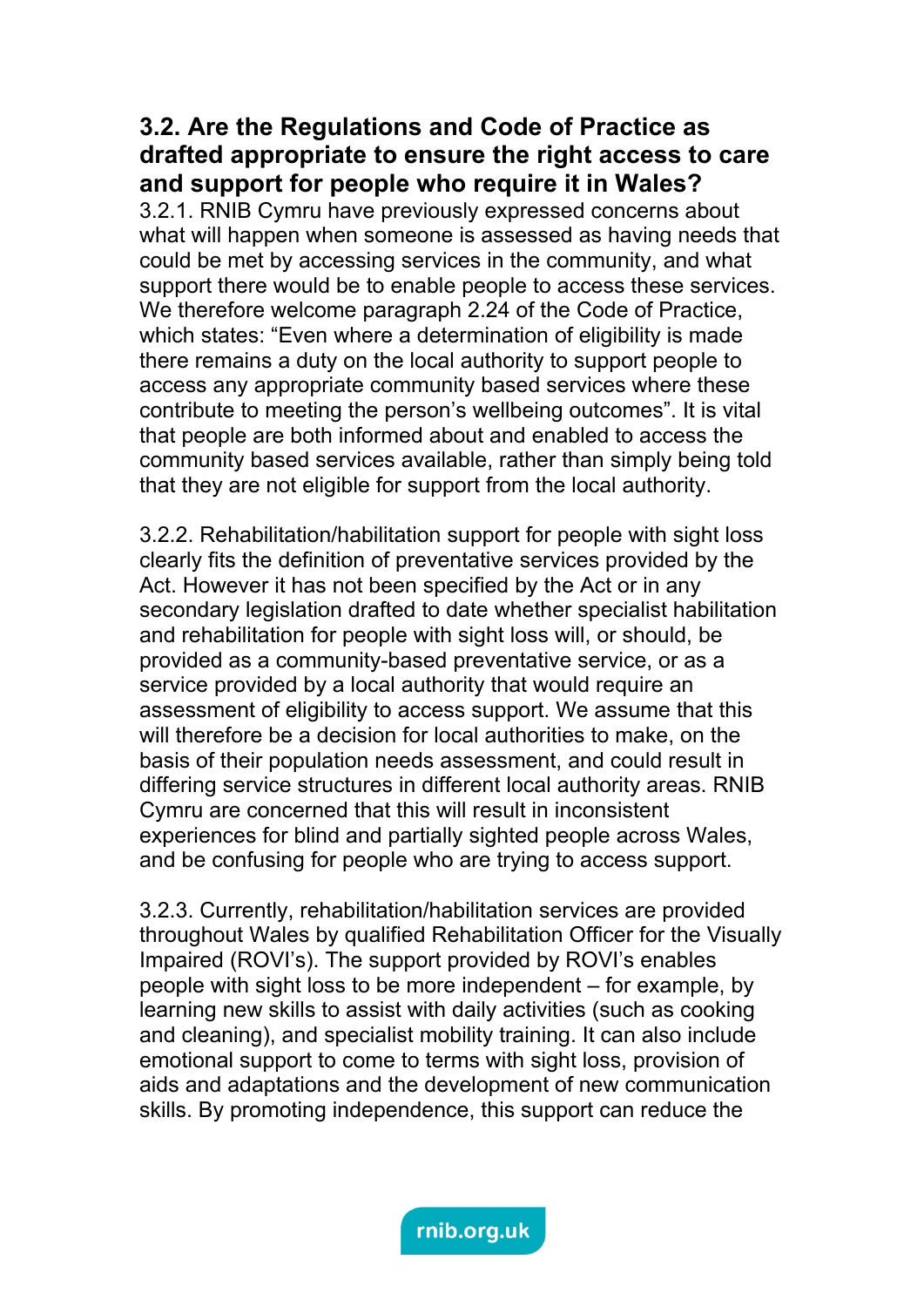need for ongoing and long-term care and support from social services and assist people with sight loss to learn new strategies and techniques to maximise their independence. To achieve the positive vision set out by the Social Services and Well-being (Wales) Act for blind and partially sighted people it is vital that access to rehabilitation and habilitation is safeguarded under the Act and associated Codes of Practice and regulations.

3.2.4. The case scenario given at Annex 3 of the draft Code of Practice is therefore helpful in clarifying what someone with sight loss needing access to support from rehabilitation services might expect – that is, if Mr Davies was not able to access support for him to cope with his sight loss from a rehabilitation officer via a service made available in the community, the expectation is that his needs would become eligible for care and support from the local authority.

3.2.5. However, RNIB Cymru remains concerned that this does not ensure equal access to rehabilitation throughout Wales for people with sight loss. This is because while local authorities have a general duty to plan for and provide preventative services, there is no individual right or entitlement to these sorts of services – whereas there would be for someone found eligible for care and support. There would also be different consequences in terms of the charges for accessing such services, if they are provided within the community, as opposed to after an assessment of eligibility. This is confusing for individuals, and a potential area for disputes. We would welcome further quidance from Welsh Government about their expectations as to which services will require an assessment for eligibility, and which would be provided in the community.

#### **3.3. Do the Regulations and Code of Practice as drafted sufficiently address any concerns previously raised?**

3.3.1 There are a number of amendments made to the draft regulations following consultation that RNIB Cymru had previously expressed concerns about. We therefore welcome:

• The removal of the definition of "specified outcomes" from the regulations, which we felt would be confusing;

rnib.org.uk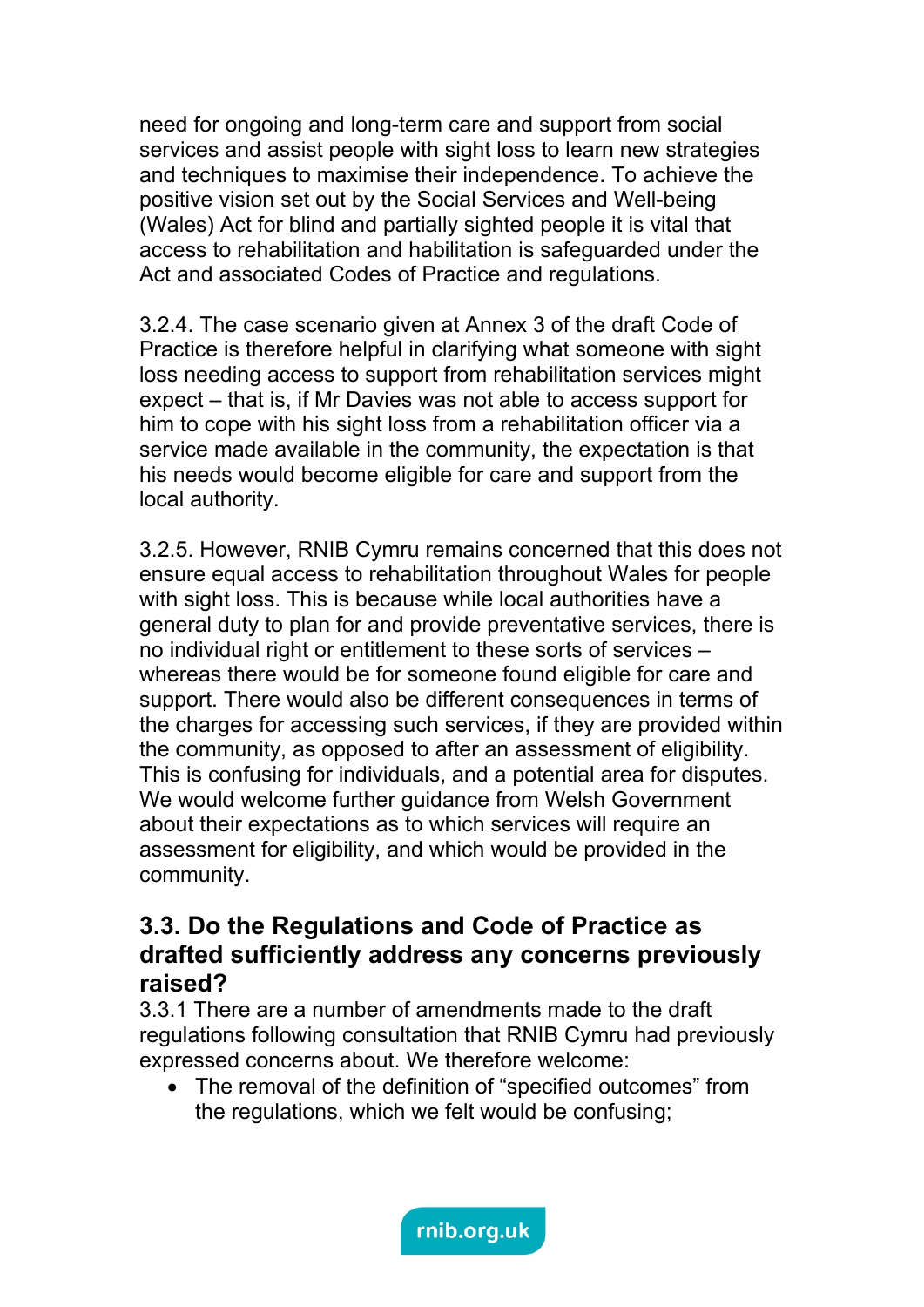The introduction of regulation 6, to clarify that a person will be regarded as unable to do something even when they can, but only with a greater level of difficulty than would normally be expected.

3.3.2. RNIB Cymru were part of the technical working group to inform the development of the eligibility regulations. Via this group, and in our consultation response, we repeatedly expressed our concerns that the proposed eligibility regulations failed to take into account consideration of barriers to information and communication needs. People with little or no sight are at major disadvantage in relation to accessing information and communicating independently. Many are unable to read standard printed information and this can be a barrier to maintaining their wellbeing. For example, they will often require labelling systems in their own homes, to ensure that they do not mistake cat food for baked beans, or need ongoing assistance to read correspondence. We therefore welcome the change made to the eligibility criteria following public consultation, to include the ability to communicate in regulations 3, 4 and 5. However we would recommend that this is reworded to say "ability to communicate or access information".

3.3.3.RNIB Cymru are concerned that the definition of self-care still fails to take into account assistance needed with taking medication and managing medical conditions. People with little or no sight are often unable to detect a change in their appearance or symptoms which might be the early signs of a health problem. Some will need blister packs for medication, or assistance to manage their medication, eg to administer insulin injections. RNIB Cymru have heard from blind and partially sighted people who have accidentally taken the wrong dose. It is vital that this area is added to the definition of self-care to ensure that any risks are minimised, so that blind and partially sighted people who need support with these tasks are found eligible for assistance.

3.3.4 RNIB Cymru had previously expressed concerns that regulation 7 of the consultation draft regulations was confusing. However, we share Wales Carers Alliance's concerns that clauses 3(c)(ii), 4(c)(ii), 5(c)(ii) of the revised regulations refer to "others who are willing to provide that care" and that this is taken into